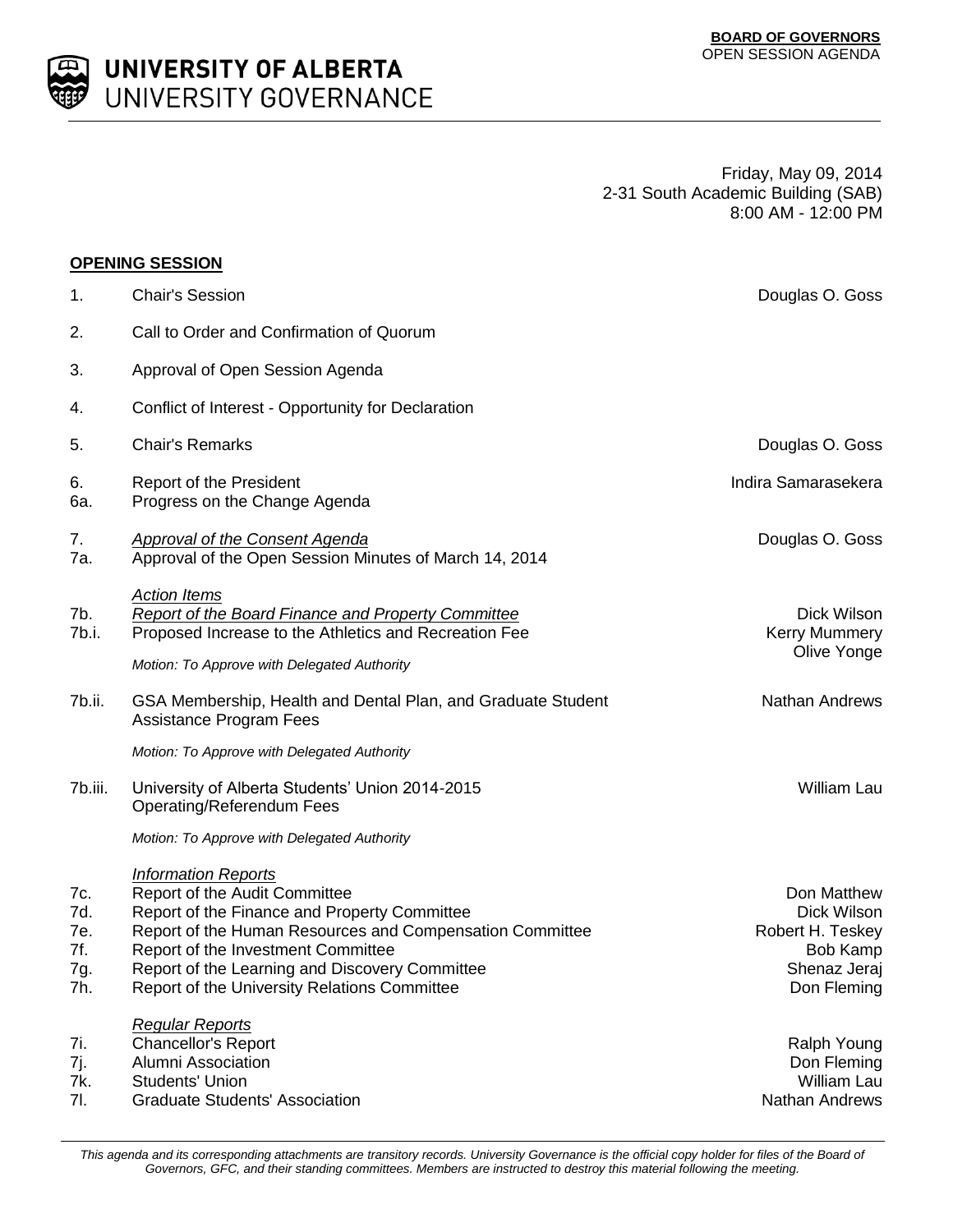| 7m.<br>7n.<br>7o.<br>7p. | Association of Academic Staff<br>Non-Academic Staff Association<br><b>General Faculties Council</b><br>Board Chair and Board Members Activity Report | Wayne Renke<br>Christopher Pu<br>Mike Belosevic<br>Douglas O. Goss |
|--------------------------|------------------------------------------------------------------------------------------------------------------------------------------------------|--------------------------------------------------------------------|
|                          | <b>ACTION ITEMS</b>                                                                                                                                  |                                                                    |
| 8.<br>8a.                | Report of the Finance and Property Committee<br>Capitalization of Unrestricted Funds to Permanent Restricted<br><b>Endowments Net Assets</b>         | Dick Wilson<br><b>Phyllis Clark</b>                                |
|                          | Motion: To Approve with Delegated Authority                                                                                                          |                                                                    |
|                          | <b>ACTION ITEMS</b>                                                                                                                                  |                                                                    |
| 9.<br>9а.                | Report of the Board University Relations Committee<br>Board University Relations Committee Terms of Reference                                        | Don Fleming<br>Don Fleming                                         |
|                          | Motion: To Approve with Delegated Authority                                                                                                          |                                                                    |

## **INFORMATION REPORTS**

- 10. **Report of the Board Chair Chair Chair Community Community Community Community Community Community Community Community Community Community Community Community Community Community Communi**
- 
- 10a. Committee Appointments Update<br>10b. Update on Mandate and Roles document (no documents) Marion Haggarty-France 10 b. Entertainment of process of the Update on Mandate and Roles document (no documents)

## **CLOSING SESSION**

- 11. Board Events: special Board of Governors meeting to approve annual financial statements, Monday, June 2, 2014; next Board of Governors meeting, Friday, June 20, 2014.
- 12. Other Business

## Presenter(s):

| Douglas O. Goss        | Chair, Board of Governors, Bryan & Company LLP             |
|------------------------|------------------------------------------------------------|
| Indira Samarasekera    | President and Vice-Chancellor, University of Alberta       |
| Mike Belosevic         | Member, Board of Governors, University of Alberta          |
| Don Fleming            | Member, Board of Governors                                 |
| Shenaz Jeraj           | Member, Board of Governors                                 |
| Bob Kamp               | Chair, Board Investment Committee                          |
| Don Matthew            | Member, Board of Governors, KPMG LLP Chartered Accountants |
| <b>Christopher Pu</b>  | Member, Board of Governors, University of Alberta          |
| Wayne Renke            | Member, Board of Governors, University of Alberta          |
| Robert H. Teskey       | Member, Board of Governors                                 |
| Dick Wilson            | Member, Board of Governors                                 |
| Marion Haggarty-France | University Secretary, University of Alberta                |
| <b>Kerry Mummery</b>   | Dean, University of Alberta                                |